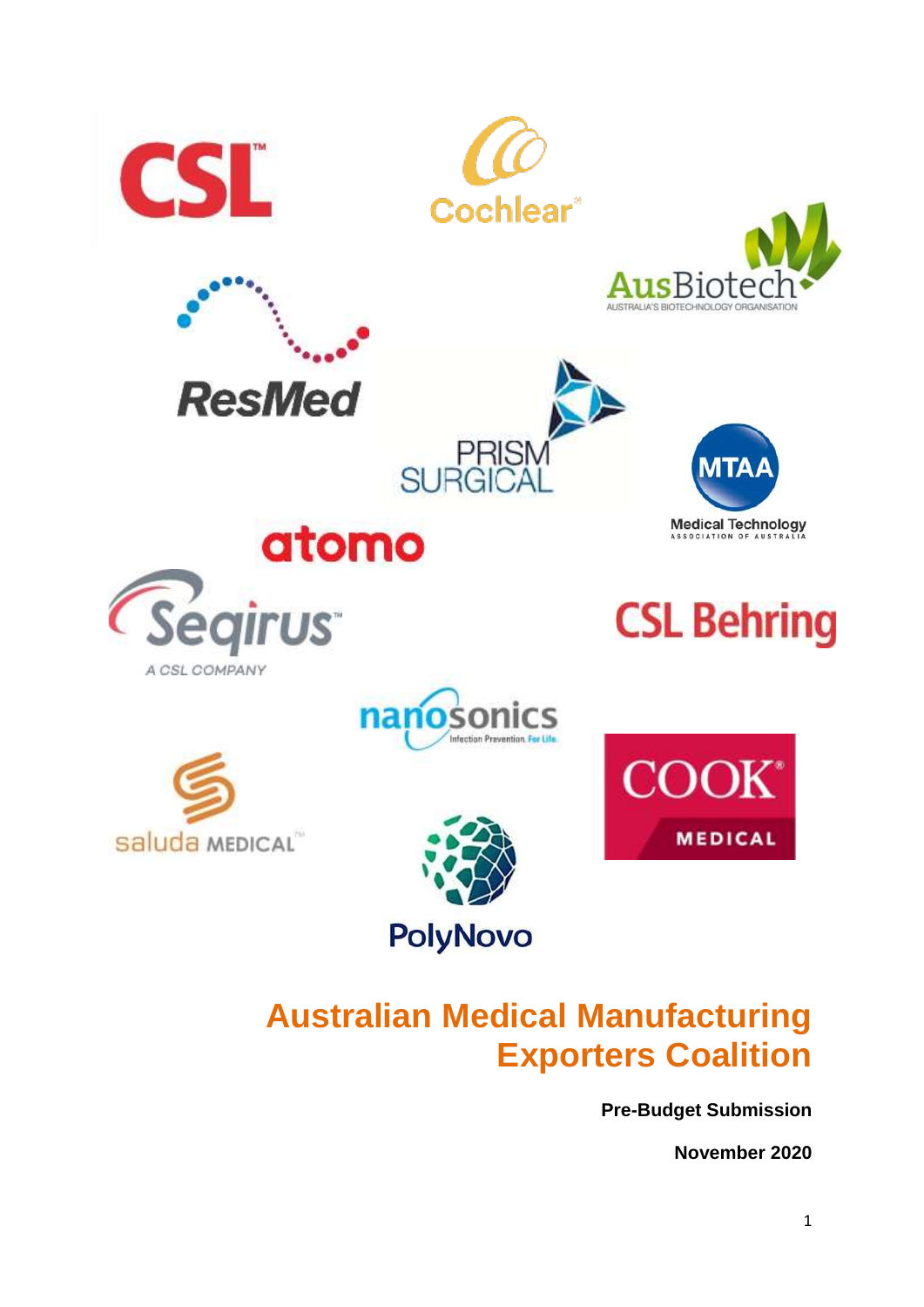## **1. Introduction**

In 2020, Australian medical research and Australian medical manufacturers have been at the centre of our nation's response to the global COVID19 pandemic.

ResMed rapidly pivoted its Australian manufacturing operations to produce thousands of ventilators. CSL, the last onshore industrial scale human biologics company, is manufacturing two COVID vaccine candidates and a hyperimmunue therapy for use by the Australian population.

But October 2020 also saw two of the last remaining multinational pharmaceutical manufacturers announce closure of their local facilities. The loss of GSK's Boronia, Victoria blow-fill-seal plant will cost 300 direct jobs<sup>i</sup> and many more in the Victorian supply chain for medical manufacturers. Pfizer's decision to close its Bentley, Perth plant will cost 470 direct jobs plus those in its supply chain. Pfizer's facility used to manufacture pharmaceuticals for export to North America, Europe, Africa, Latin American, Asia and China<sup>ii</sup>.

It is simply no longer possible to ignore that unless the business environment is made more internationally competitive, Australia will struggle to be able to retain, attract or resurrect Australian medical manufacturing at any significant scale. This erosion of Australia's medical manufacturing base is occurring at a time when the benefits the sector can offer Australia – the creation of highly paid jobs, export opportunities, skills development and medical supply sovereignty – are the very things Government sees as priorities.

Australia will continue to struggle to compete with comparable nations for advanced manufacturing without considering how it is taxed. Although the political realities of changing the corporate tax rate are accepted, while Australia maintains one of the world's highest corporate tax rates, it will simply not be competitive in global markets. The average top corporate rate among EU countries is 21.77 percent and 23.59 percent in OECD countries. In the US it is 20%.

Many countries have mitigated any relative disadvantage they suffer through higher tax rates. They do so by incentivising high value investments in advanced manufacturing, by offering lower tax rates when the revenue is earned through locally developed intellectual property. Such nations include the United Kingdom, France, Switzerland, Singapore, Israel, Ireland, India, China, Andorra, Belgium, Cyprus, Greece, Hungary, Italy, Lithuania, Luxemburg, Malta, Netherlands, Poland, Portugal, Slovakia, Spain, Turkey, South Korea and Vietnam.

Globally, of the 33 countries that provide 'front-end' tax incentives for eligible R&D costs (like the Australian R&D tax incentive), 24 also provide IP tax incentives to assist in the commercialisation of the IP generated.

Taking this approach removes the necessity of lowering corporate tax rates across the economy but encourages sought after activity in an area such as medical manufacturing that has specific national interest considerations.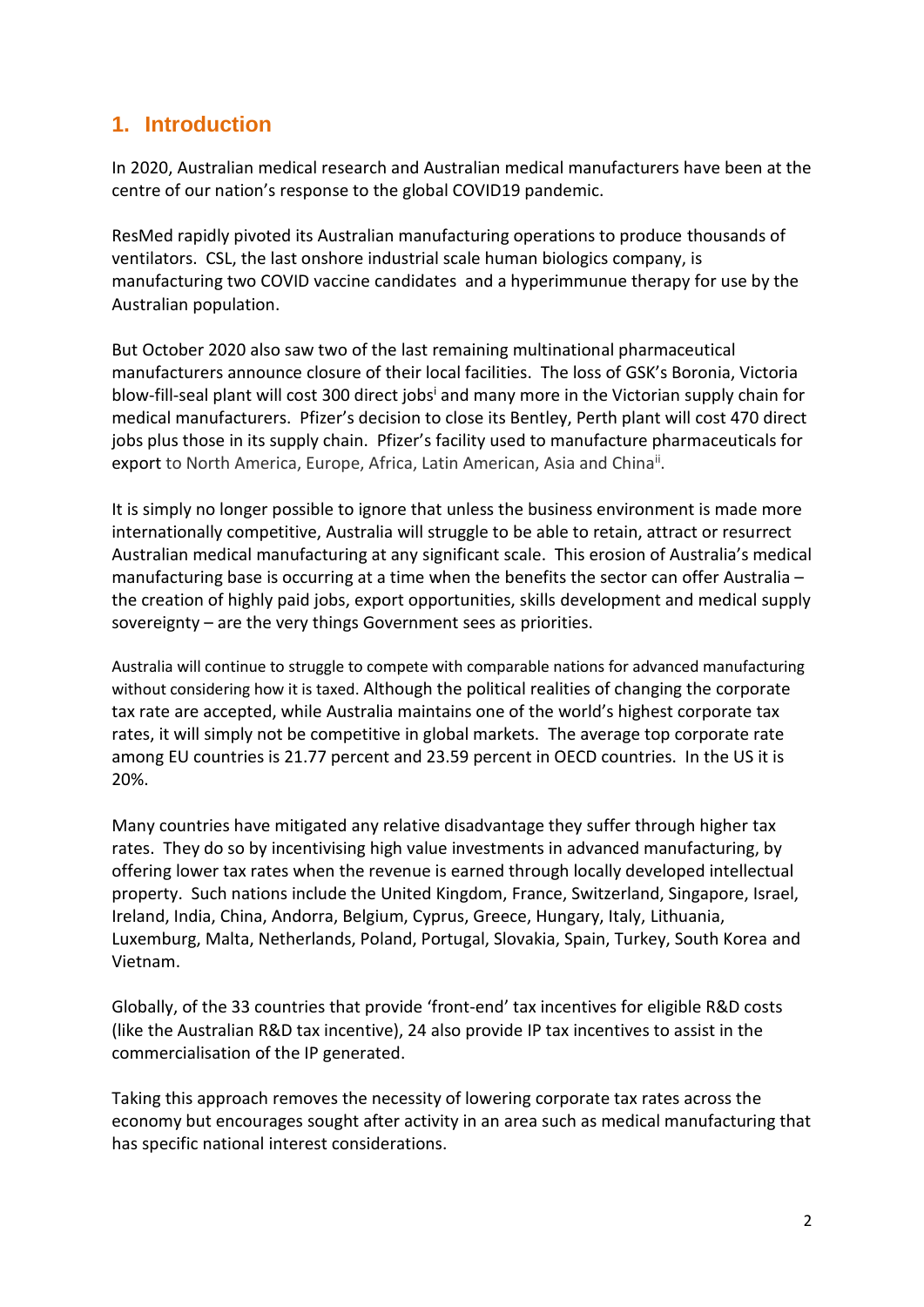Importantly, it is also a market based solution that allows the natural expansion of the sector without constant intervention, while leveraging Australia's globally recognised expertise and investment in medical researchii.

The Australian Medical Manufacturing Exporters Coalition welcomes the announcement of the Modern Manufacturing Scheme and are heartened that the approach is expected to include a competitive taxation system.iv

# **2.0 The Australian Medical Manufacturing Exporters Coalition**

The Australian Medical Manufacturing Exporters Coalition (AMMEC) comprises Australian medtech and biotech manufacturers and industry associations. Companies include Australia's largest and most successful medical manufacturers, plus small to medium enterprises looking to innovate and expand from an Australian base.

ALL members of the coalition have a strong interest in enhancing Australia's international competitiveness and maximising the social and economic benefits flowing from innovationfocussed industries and specifically medical manufacturing.

#### *Atomo Diagnostics*

Atomo Diagnostics was established in 2010 to transform rapid diagnostic testing (RDT) through the design and manufacture of innovative integrated blood-based devices. Atomo listed on the ASX in April 2020. Headquartered in Sydney, where all of its global R&D activities are located, Atomo develops and manufactures a range of rapid tests for applications including COVID and HIV. Atomo supplies its award winning products to Australia plus global partners in Europe, North America and Asia as well as to Africa where it is a leading supplier of WHO prequalified HIV self-tests.

#### *AusBiotech*

AusBiotech is Australia's life sciences organisation, working on behalf of members to provide representation and services to promote the global growth of the Australian life sciences industry. AusBiotech is a well-connected network of over 3,000 members in the life sciences, including therapeutics, medical technology (devices and diagnostics), digital health, food technology and agricultural sectors.

AusBiotech is dedicated to the development, growth and prosperity of the Australian life science industry, by providing initiatives to drive sustainability and growth, outreach and access to markets, and representation and support for members nationally and around the world.

## *Cochlear Limited*

Cochlear is the global leader in implantable hearing solutions with products including cochlear implants, bone conduction implants and acoustic implants. Commencing operations in 1981 as part of the Nucleus group, today Cochlear is a Top 50 ASX-listed company with annual global revenues of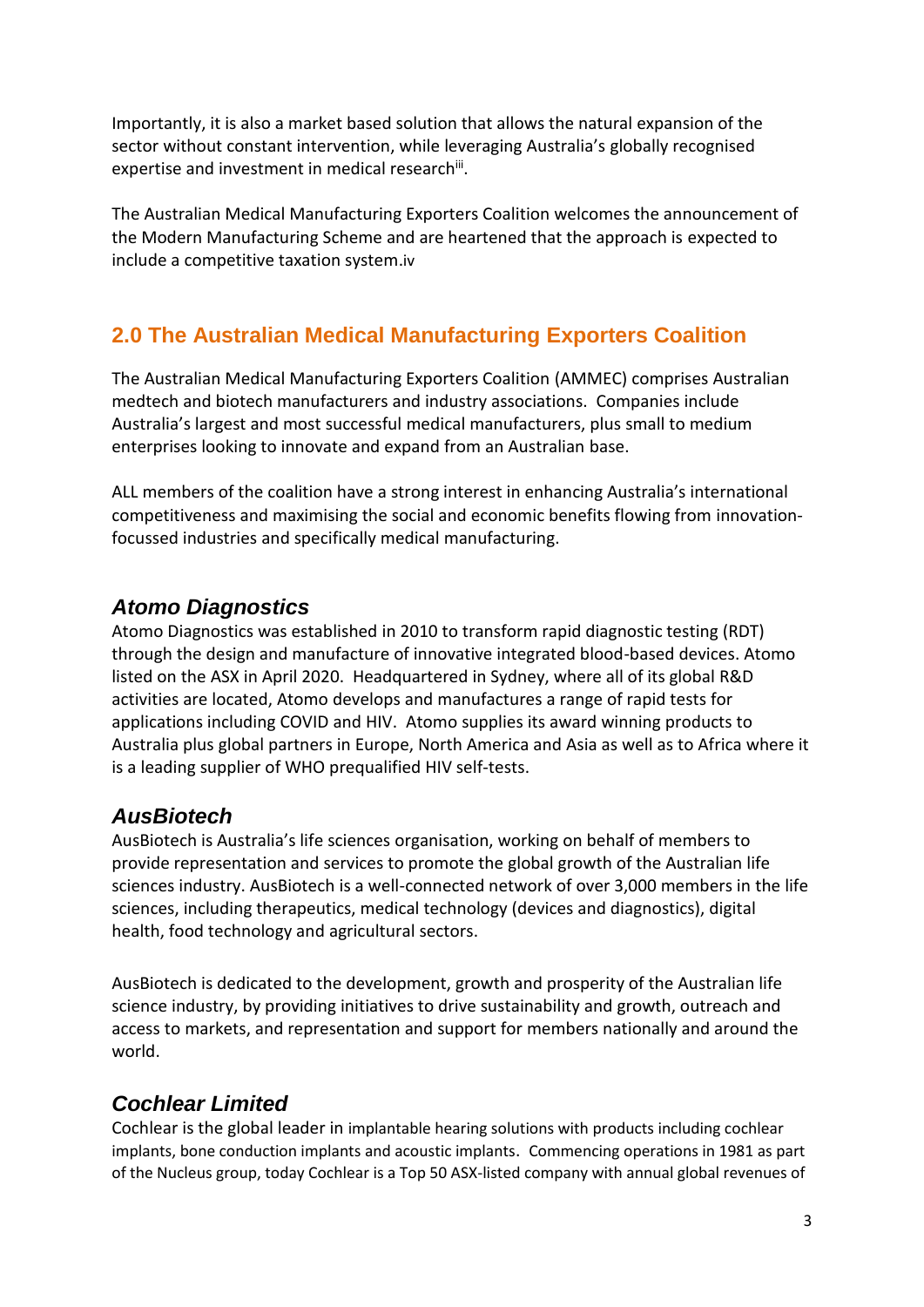AUD\$1.4 billion. Selling in over 180 countries, Cochlear has provided more than 600,000 implantable devices, helping people of all ages to hear. Headquartered at Macquarie University in Sydney, we currently undertake more than two thirds of our research & development (R&D) and manufacture more than 85% of our products in Australia. Cochlear has more than 4,000 employees around the world with over 1,700 employees in Australia based largely at sites in Sydney and Brisbane. located with their global headquarters on Macquarie University campus in Sydney which, together with facilities at Lane Cove and Brisbane, currently manufactures all of our.cochlear implants and cochlear implant sound processors

#### *Cook Medical*

Established in 1979, William A. Cook Australia has more than 600 employees in manufacturing, distribution, engineering and technical specialties. The company exports more than 90% of its locally manufactured products to medical providers around the world with devices across two product families: endovascular grafts for the treatment of vascular disease and in-vitro fertilisation to assist those trying to conceive a child.

#### *CSL Limited*

CSL Limited is Australia's largest biotechnology company and a global leader in protein science and plasma-derived therapies. Headquartered in Melbourne with substantial manufacturing operations in the United States, Germany, Switzerland and the UK, CSL has over 20,000 employees in more than 32 countries. CSL operates two subsidiary businesses, CSL Behring and Seqirus, which are underpinned by a significant research and development effort. R&D at CSL is headquartered in Melbourne and involves more than 1300 scientists around the world.

## *CSL Behring*

CSL Behring manufactures plasma-derived products in Australia, the US, Germany, and Switzerland. Their purpose-built plasma products manufacturing facility in Broadmeadows, Victoria processes plasma donations for Australia (under contract with the National Blood Authority) and countries in the Asia Pacific region. It also manufactures US-collected plasma into commercial therapeutics for export.

#### *Medical Technology Association of Australia*

The Medical Technology Association of Australia (MTAA) is the national association representing companies in the medical technology industry. MTAA represents manufacturers and suppliers of medical technology used in the diagnosis, prevention, treatment and management of disease and disability. The range of medical technology is diverse with products ranging from familiar items such as syringes and wound dressings, through to high-technology implanted devices such as pacemakers, defibrillators, hip and other orthopaedic implants. Products also include hospital and diagnostic imaging equipment such as ultrasounds and magnetic resonance imaging machines.

## *Nanosonics*

Nanosonics is an Australian medium-sized medtech company specialising in unique, automated technology for the high level disinfection of intracavity and surface ultrasound probes. Nanosonics technology is used in North America, Canada, the United Kingdom,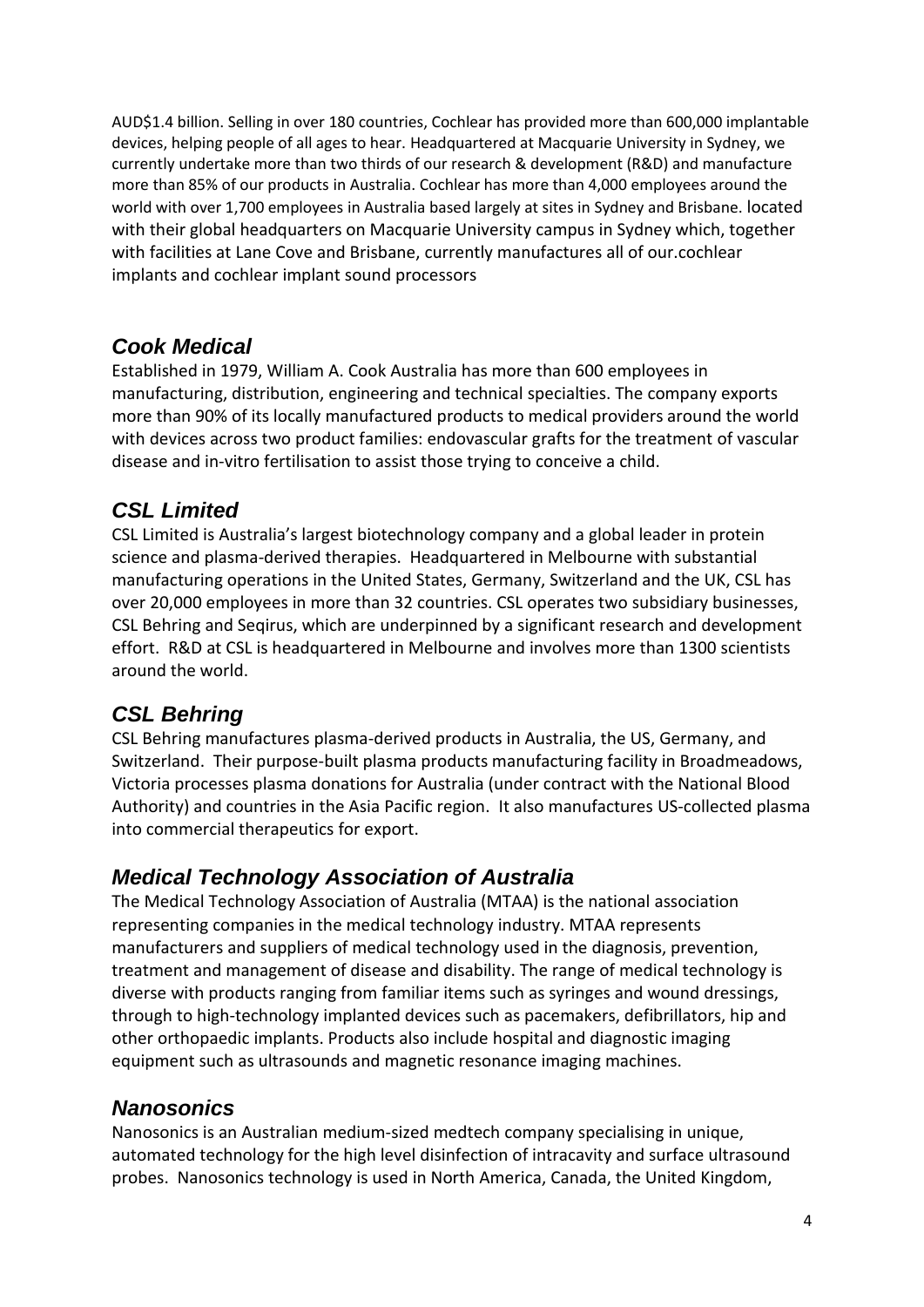Ireland, Germany, France, Belgium, Italy, Denmark, Russia, Singapore, Hong Kong, Japan, Mexico, Australia and New Zealand.

#### *Polynovo*

Polynovo Limited is an Australian based medical device company that designs, develops and manufactures (in Melbourne) dermal regeneration solutions using its patented NovoSorb biodegradable polymer technology. Their development program covers Breast Sling, Hernia, and Orthopedic applications.

#### *Prism Surgical*

Prism Surgical is a medium-sized Australian owned designer, developer and manufacturer of innovative spinal implant technologies to both the Australian and International markets. It is the company's commitment to offer both comprehensive and bespoke spinal care solutions for the treatment of simple and complex spine pathologies.

With its Australian manufacturing partner, Prism Surgical currently manufactures 100% of its implantable devices here in Australia and undertakes all of its R&D in Australia. Prism has expanded its commercial footprint into the United Kingdom and is currently pursuing opportunities into the USA market. With this in mind, Prism Surgical is exploring various international markets that offer more attractive R&D and commercialisation environments

#### *ResMed*

ResMed is a world-leading medical device manufacturer for sleep and respiratory conditions. ResMed was Australian-founded and is headquartered in the United States. It undertakes R&D and / or manufacturing operations in the United States, Singapore, Ireland and Australia. Each of these locations have a lower tax rate than Australia and greater incentives for commercialisation.

#### *Seqirus*

Seqirus is the second largest company in the global influenza vaccine industry. It operates, in Parkville, Victoria, Australia's only influenza vaccine manufacturing facility, supplying seasonal influenza vaccines to Australia and global markets. Seqirus also manufactures various products of national significance for Australia, including antivenoms and Q fever vaccine, and in-licenses a broad range of vaccines and pharmaceuticals.

# **3.0 Proposal to Stimulate Australian Medical Manufacturing**

The Australian Medical Manufacturing Exporters Coalition believe the below recommended intitiative would:

- Meet Government's stated objectives of supporting local advanced manufacturing and domestic capability in critical medical and biotech products.
- Counter the offshoring of Australian intellectual property and loss of long-term highly paid, highly skilled jobs, and tax revenue.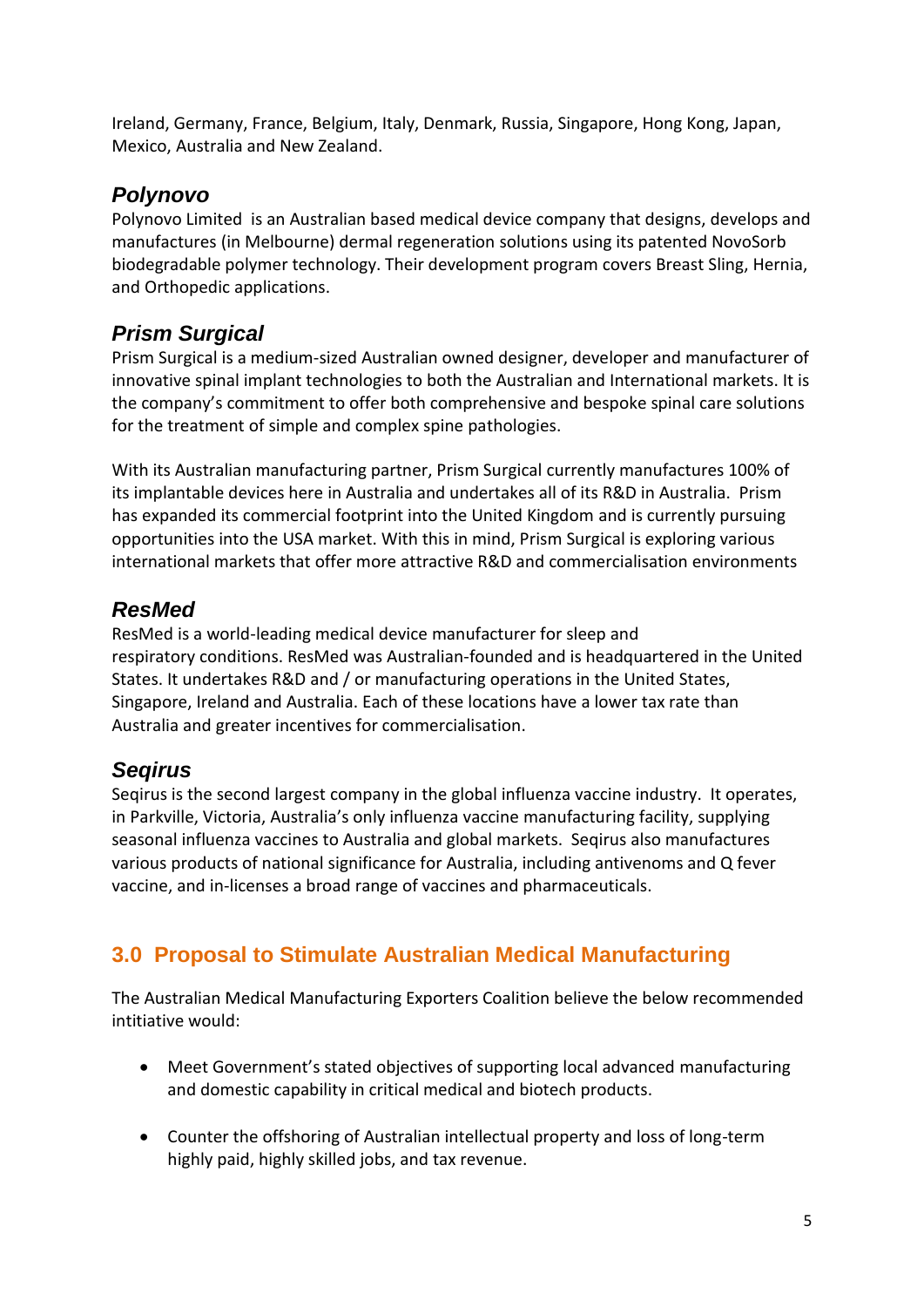- Mitigate Australia's currently uncompetitive policy environment for the commercialisation of medical research compared to peer nations such as the UK, US, Switzerland, France, Singapore etc.
- Introduce a policy initiative focussed on the revenue-generating phase of the medical research value chain.

#### *Background*

Australia is progressively falling in annual Global Innovation Index (GII) rankings despite ranking 13th in terms of Government tax and direct funding support for R&D. The nation moved from 18th place in 2011 to 20th in 2018 and now 23<sup>rd</sup> in 2020<sup>v</sup>. This trend relative to other developed nations means significant economic activity is being lost to peer nations. Specifically, opportunities for well paid jobs in advanced manufacturing plus license and royalty payments are being exported.

As an element of its Covid-19 response, the Morrison Government has determined that local capacity in medical and health supplies is a sovereign risk issue. Australia has worldrecognised expertise in medical research – ranking in the top 10 for institutions and human capital & research in the GII . However, current public policy settings disincentivise the onshore commercialisation and manufacturing of that research. This is in stark contrast to other advanced nations which heavily incentivise commercialisation.

Presently the Australian taxpayer, via the R&D tax incentive, the Medical Research Future Fund, and the National Health and Medical Research Council (NHMRC) spends significant amounts to support medical break-throughs (over \$3B in FY18/19). However, there are currently no incentives for on-shore commercialisation of the resultant IP. Without a change in policy, Australia will continue to effectively underwrite and de-risk commercialisation opportunities for other nations.

This document outlines a proposed policy – a Medical Manufacturing Incentive (MMI) - to address this imbalance. It is targeted at the Australian medtech and biotech industries. Its aim is to decrease the flow of Australian medical intellectual property overseas and underpin the local growth of highly-paid advanced manufacturing jobs, capital intensive investment and sovereign capacity in medical technology and biotechnology manufacturing.

#### *The Value Chain in Medical Research Commercialisation*

The development of medical intellectual property from early research, through clinical trials to full-scale manufacture and export is a clearly defined value chain.

During pre-revenue development (from early research through clinical trials) research costs are very high, employment is limited to small numbers of highly specialised researchers and outcomes are uncertain.

In contrast, when products progress to manufacture and sale (when most Australian IP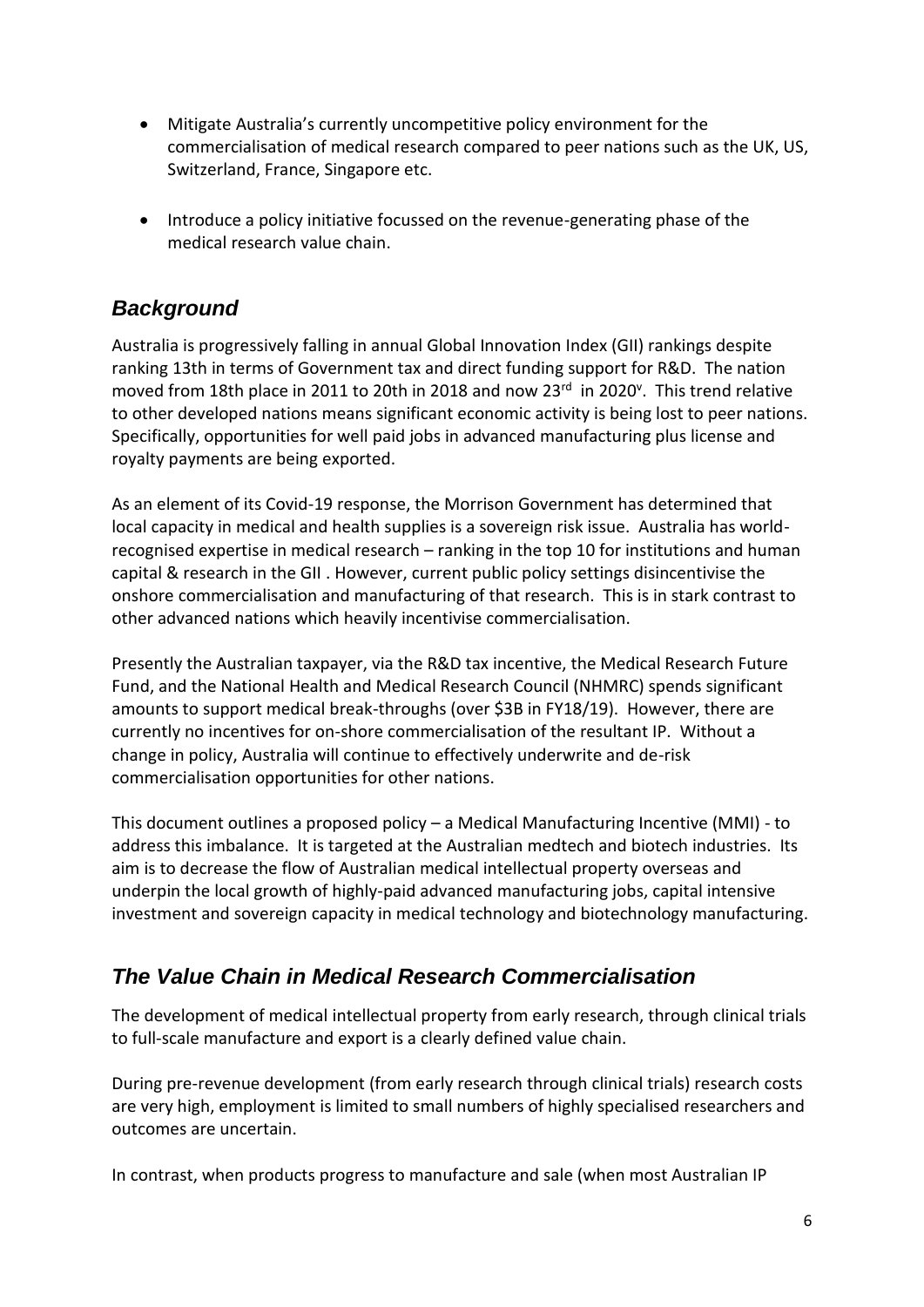currently goes offshore), the economic returns are substantial. Manufacturing as well as ownership of the intellectual property offers substantial economic benefits to the host nation through royalties, license fees, supply chains, jobs, capital investment, and local manufacturing capacity.



The above graphic illustrates this value chain. Specifically, it highlights that current Australian Government support tapers at the point of greatest potential social and economic benefit to the country. As a result, it invites the export of IP to other countries and is fundamentally self-defeating to the national interest.

#### *Overseas Incentive Schemes*

The highly mobile nature of IP means entrepreneurs can readily choose the location in which they commercialise research outcomes. As a result, taxation-based incentives are a subject of significant global interest.

Over the past twenty years, many jurisdictions directly comparable to Australia (developed, high wage, high cost economies) have introduced special tax incentives designed to encourage the local commercialisation of IP by reducing the effective tax rate on IP related profits.

European countries have introduced IP tax incentive policies to alleviate unfavourable tax elasticity, remain competitive and to reduce the loss of IP related tax revenue. IP tax incentives now feature very prominently throughout Europe, with 15 of the 28 European Union member states, currently offering an IP tax incentive. The most recent has been the Swiss 'patent box' which came into effect as of 1 January 2020.

Outside of Europe, IP tax incentives have been implemented in countries including India, Singapore and Israel. Countries such as Canada and the United States are also considering this policy option.

To ensure compliance with OECD anti - Base Erosion and Profit Shifting (BEPS) requirements countries may only offer these incentives to an entity if substantial R&D activity resulting in that IP was conducted domestically.

Notable examples found in the United Kingdom, Ireland and France are detailed below: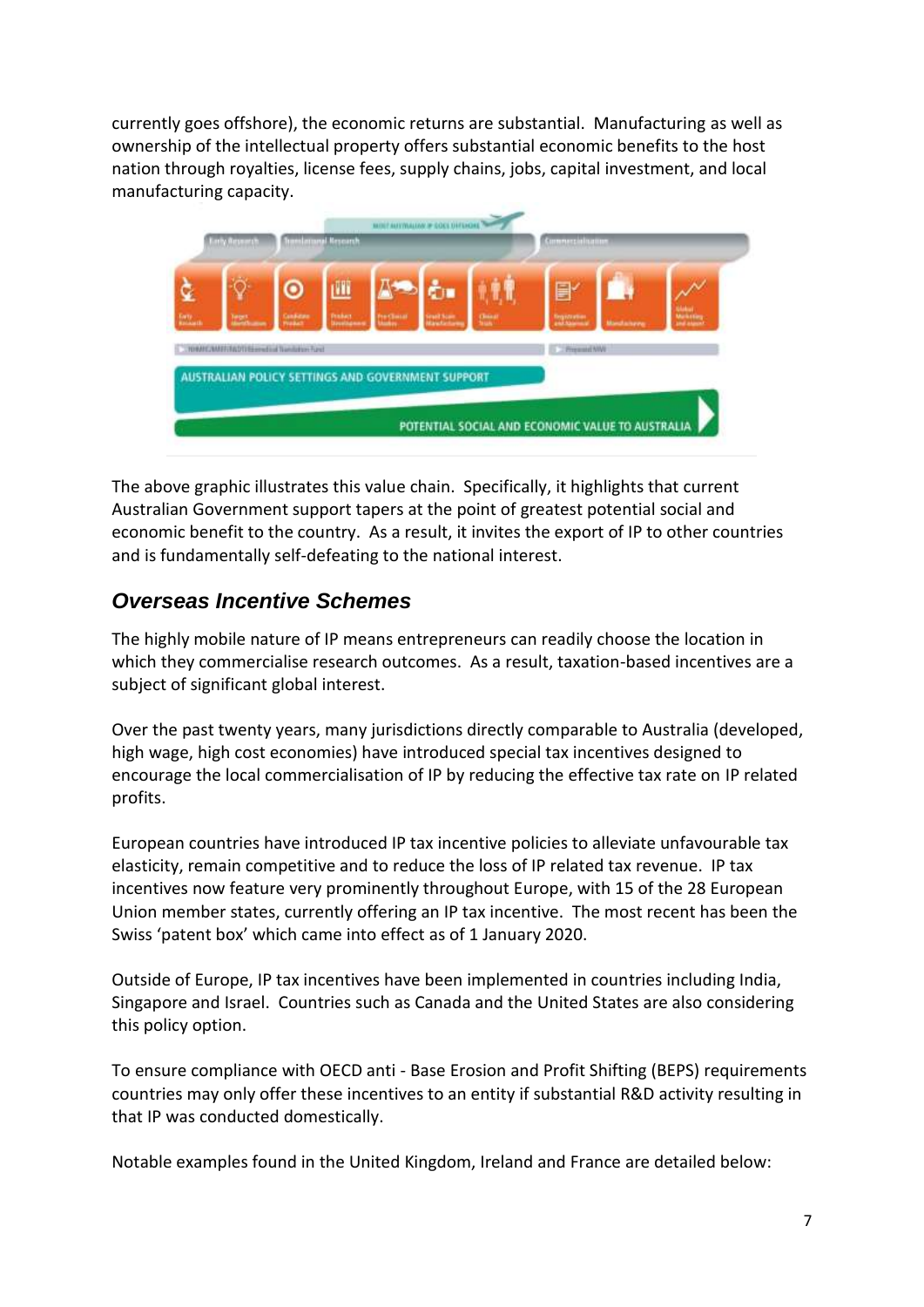#### **United Kingdom – "Patent Box"**

A Patent Box regime was introduced in the UK for profits earned on or after 1 April 2013 from patented inventions and certain other innovations. The regime effectively applies a 10% rate of corporation tax to profits generated from qualifying patents. Claimants must track their UK R&D expenses and how they relate to the specific patents, products, or product families.

#### **Ireland – "Knowledge Development Box"**

Ireland's knowledge development box (KDB), reduces the tax rate on the profits attributable to the invention to 6.25% (compared to the standard 12.5% Irish corporation tax rate).

#### **France – "238 of the General Tax Code"**

Income and capital gains arising from patents (acquired or created) are taxed at a reduced corporate tax rate of 10% (the standard tax rate currently being 30%, to which specific levies are added), regardless of where the R&D expenditure is incurred.

#### *Possible Features of an Australian Scheme*

The proposed MMI model for Australia borrows heavily from the many 'patent box' schemes, specifically the United Kingdom model.

The broad perimeters of the MMI are recommended to be:

- Eligible IP to include patents, agreed non-patent IP regulatory protection, and copyrighted software.
- IP holding conditions would include full ownership or exclusive licence.
- Effective tax rate of 10% (equivalent to the UK and French schemes).
- Qualifying income would include to include royalties, licence fees, sale of qualifying IP, sales of patented items (product sales), IP derived income (e.g. from patented services) and infringement income.
- R&D definition would be linked to the definition in RDTI legislation (qualifying expenditure to include overseas clinical trial expenses)
- MMI benefits to cease upon expiry of the relevant IP protection
- Not retrospective applicable only to local IP commercialisation occurring after announced start date.

## *Australia's Loss is a gain to Peer Nations*

Australia's high corporate tax rates and the absence of any compensating incentive has led to a significant diminishment of Australian pharmaceutical, medical technology and biotechnology manufacturing capacity.

Over the past 25 years, facilities have progressively shutdown and plans for new ventures have been shelved as multinational (and Australian) companies chose to make their long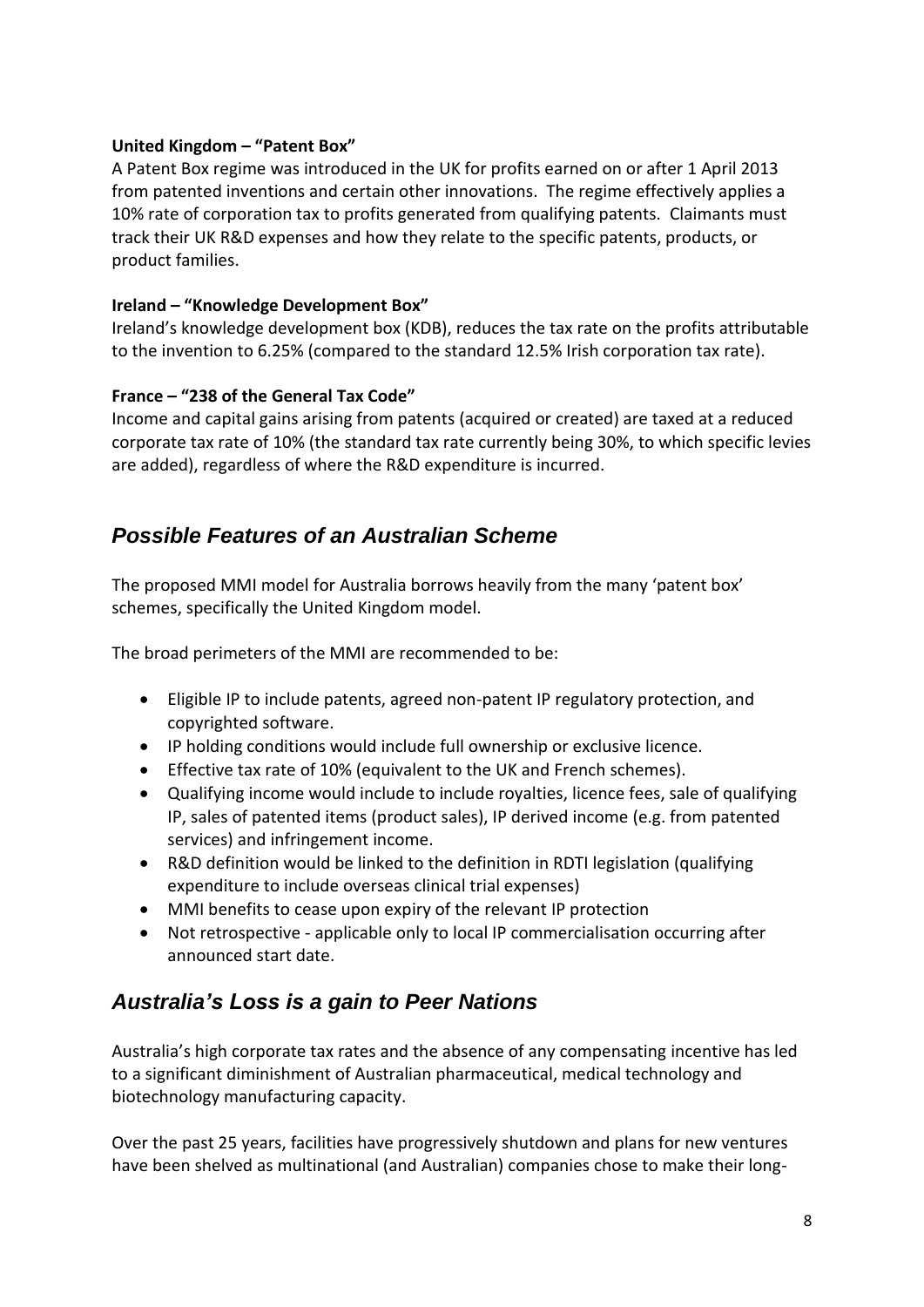term capital investments in other places. Like Australia, these countries offer highly skilled and paid workforces, world class academic institutions and high living standards but have materially lower corporate tax rates.

Companies do this because lower tax rates mean they can offer more competitive product pricing and more sustainable production.

The COVID19 crisis has highlighted the practical impact of this but the financial impact has not been quantified. At a minimum it includes direct employment, indirect employment, local, state and federal tax revenue (payroll tax, corporate tax, export revenue), and supply chain expenditure.

**Ventilators** - Australia was dependent on ResMed for locally manufactured ventilators. Originally an Australian company, ResMed moved their headquarters to the United States in 1990 and have been very outspoken that future production expansions would be in Singapore rather than in Australia or the US because of its taxation and business environment.

**Vaccine** - Australia's only option for onshore manufacture of a COVID19 vaccine is CSL's recombinant manufacturing facility in Melbourne. This facility was opened in 2014 for clinical phase manufacture but CSL announced in 2015 it would be building the much larger industrial scale manufacturing facility in Switzerland for business environment reasons which included tax. CSL's Chief Financial Officer said at the time "if Australia had a tax scheme similar to the United Kingdom's "patent box" regime, it would have made the decision to overlook CSL's original home more difficult".

Further, there are many examples of significant investment in advanced manufacturing infrastructure and jobs creation in jurisdictions offering commercialisation incentives and withdrawal from Australia. Some notable examples include:

**GlaxoSmithKline** - In a 2010 press release entitled "Government patent box proposals 'transform' UK attractiveness for investment", GlaxoSmithKline announced the local manufacture of next generation respiratory inhalation devices and the construction of their new biopharmaceutical manufacturing plant. Together, these represented an investment of £500 million and the creation of 1,000 new jobs (in addition to those in the wider construction industry). The CEO said "For too long, while great inventions and discoveries have been made in the UK, downstream economic activity in development and manufacturing, and associated employment, have been attracted to other countries which have , more favourable corporation tax regimes. In one stroke, the introduction of the UK patent box will help change this dynamic".<sup>vi</sup>

Subsequently, on 22 October 2020, GSK has announced the permanent closure of their Boronia, Victoria blow-fill-seal plant which has operated continuously for 50 years. This will cost 300 direct jobs<sup>vii</sup> and many more in the Victorian supply chain for medical manufacturers.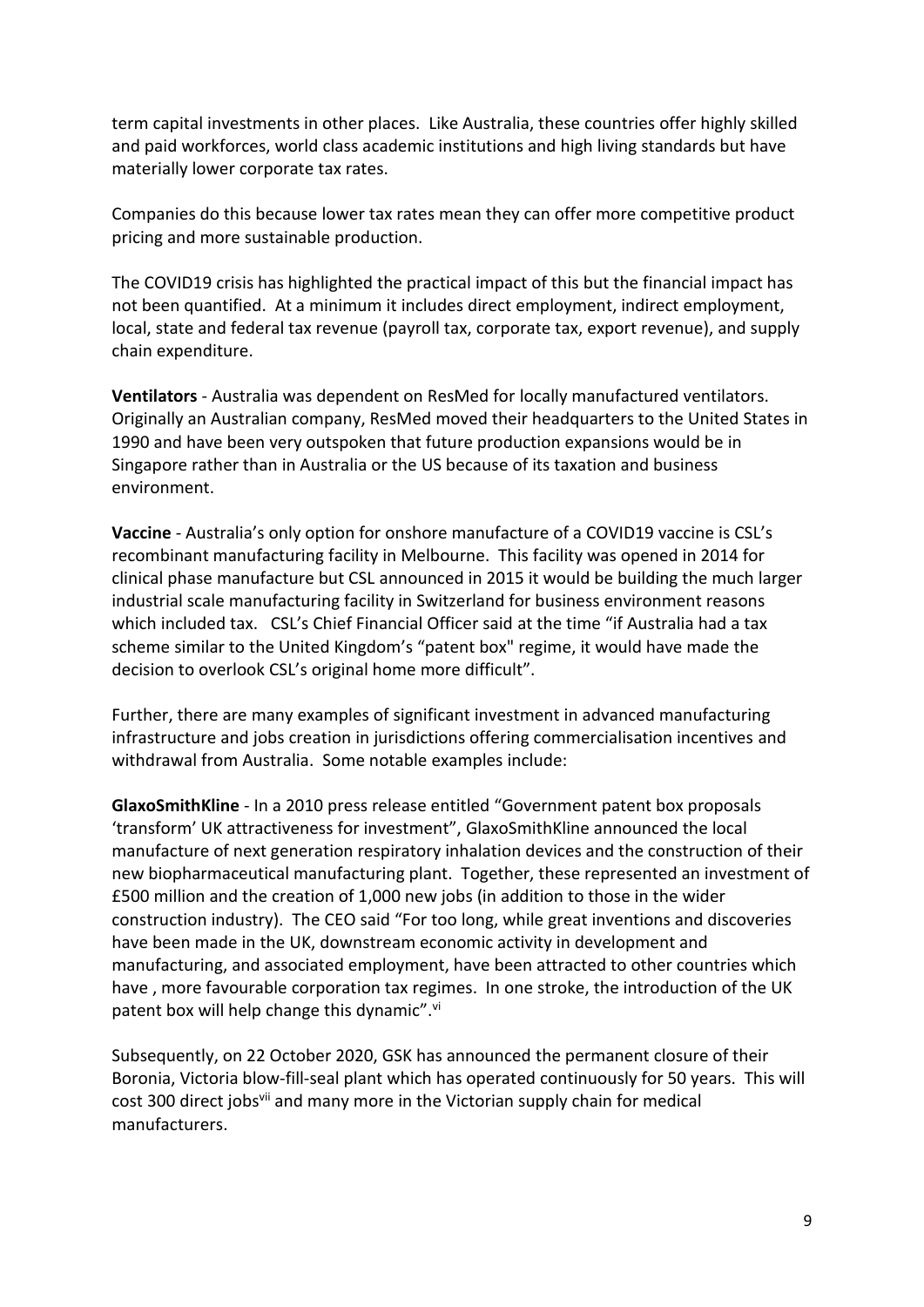**Pfizer** – In 2018, announced it was expanding its gene therapy manufacturing facility at Sanford campus in North Carolina, US. "The company is investing \$500m in the project, which is in addition to \$100m invested in August 2017 for facility expansion. The new investment forms part of Pfizer's \$5bn planned investment in its US capital projects over the next few years."viii

Subsequently, on 20 October 2020, Pfizer's decision to close it's Bentley, Perth plant will cost 470 direct jobs plus those in its supply chain. Pfizer's facility used to manufacture oncology pharmaceuticals for export to North America, Europe, Africa, Latin American, Asia and Chinaix. It follows the announcement in September 2020, that it was selling its Adelaide manufacturing facility.

**Cochlear** - In June 2019, Australian medical technology company Cochlear announced it would commence manufacturing cochlear implant sound processors at its Global Repair Centre site in Kuala Lumpur, Malaysia. This was the first time Cochlear sound processors had been manufactured outside Australia. Cochlear's Senior Vice President Supply Chain and Operational Excellence said "Kuala Lumpur has proven to be a great place to centralise our global support services…The legal and regulatory environment is pro-business, tax rules are attractive and English-language skills are abundant…Malaysia is and will increasingly be an important part of our global operations network."

#### **4.0 A Plea to the Australian Government**

Maintaining some of the world's highest corporate tax rates make Australia an unattractive environment for the commercialisation of medical research compared to the UK, US, Switzerland, France, Singapore etc. Grants schemes alone cannot possibly mitigate this impact for manufacturers seeking to initiate or grow export markets. An MMI would be consistent with the Government's stated objectives of supporting local advanced manufacturing and capability in relation to critical medical and biotech products.

The introduction of an MMI would mitigate (for medical manufacturing based on Australian R&D) the disadvantage of Australia's high corporate tax rate comparative to other OECD nations.

Whilst the taxation rate suggested is substantially lower than the current Australian corporate tax rate, the Government would be collecting revenue and other benefits from activity that will not occur onshore without such a policy.

The introduction of the MMI would help counter the current international mobility of